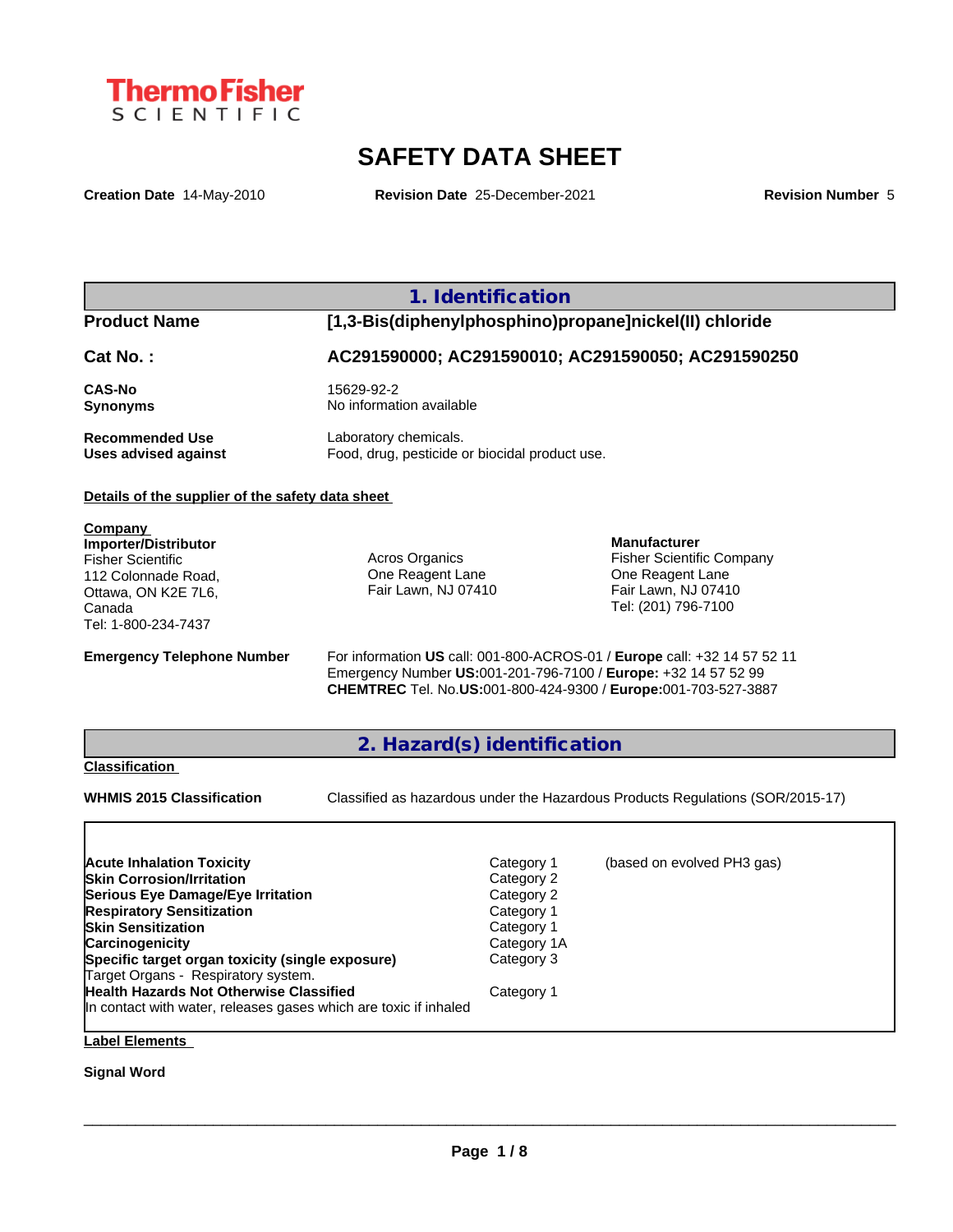# Danger

# **Hazard Statements**

Fatal if inhaled Causes skin irritation May cause an allergic skin reaction Causes serious eye irritation May cause allergy or asthma symptoms or breathing difficulties if inhaled May cause respiratory irritation May cause cancer In contact with water, releases gases which are toxic if inhaled



#### **Precautionary Statements Prevention**

Do not allow contact with water

Do not breathe dust/fumes/gas/mist/vapours/spray

Use only outdoors or in a well-ventilated area

Obtain special instructions before use

Do not handle until all safety precautions have been read and understood

Avoid breathing dust/fume/gas/mist/vapors/spray

Wash face, hands and any exposed skin thoroughly after handling

Contaminated work clothing should not be allowed out of the workplace

Wear protective gloves/protective clothing/eye protection/face protection

Wear respiratory protection

# **Response**

IF INHALED: Remove person to fresh air and keep comfortable for breathing

Call a POISON CENTER/ doctor

IF ON SKIN: Wash with plenty of soap and water

IF IN EYES: Rinse cautiously with water for several minutes. Remove contact lenses, if present and easy to do. Continue rinsing IF exposed or concerned: Get medical advice/attention

If experiencing respiratory symptoms: Call a POISON CENTER/doctor

Take off contaminated clothing

# **Storage**

# Store locked up

Store in a well-ventilated place. Keep container tightly closed

Store in a dry place

# **Disposal**

Dispose of contents/container to an approved waste disposal plant

# **3. Composition/Information on Ingredients**

| Component                                            | <b>CAS-No</b> | Weight % |
|------------------------------------------------------|---------------|----------|
| Nickel,                                              | 15629-92-2    | >95      |
| dichloro[1,1-(1,3-propanediyl)bis[1,1-diphenylphosp] |               |          |
| hine-.kappa.Pll-                                     |               |          |

**4. First-aid measures**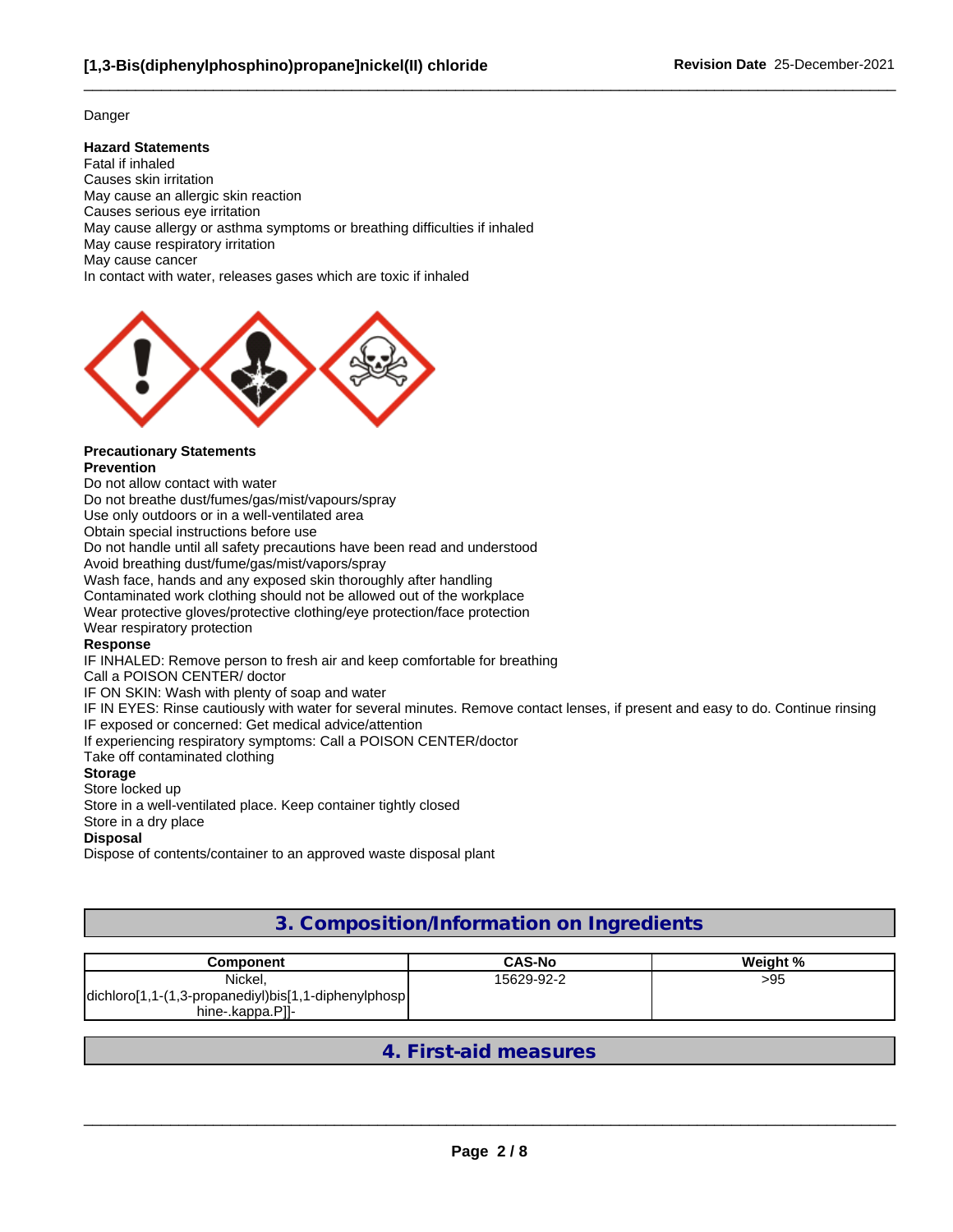| <b>Eye Contact</b>              | Rinse immediately with plenty of water, also under the eyelids, for at least 15 minutes. Get<br>medical attention.                                                                                                                                                                                          |
|---------------------------------|-------------------------------------------------------------------------------------------------------------------------------------------------------------------------------------------------------------------------------------------------------------------------------------------------------------|
| <b>Skin Contact</b>             | Wash off immediately with soap and plenty of water while removing all contaminated<br>clothes and shoes. Get medical attention.                                                                                                                                                                             |
| <b>Inhalation</b>               | Remove from exposure, lie down. Remove to fresh air. If not breathing, give artificial<br>respiration. Get medical attention.                                                                                                                                                                               |
| Ingestion                       | Clean mouth with water. Get medical attention.                                                                                                                                                                                                                                                              |
| Most important symptoms/effects | May cause allergy or asthma symptoms or breathing difficulties if inhaled. May cause<br>allergic skin reaction. Symptoms of allergic reaction may include rash, itching, swelling,<br>trouble breathing, tingling of the hands and feet, dizziness, lightheadedness, chest pain,<br>muscle pain or flushing |
| <b>Notes to Physician</b>       | Treat symptomatically                                                                                                                                                                                                                                                                                       |

**5. Fire-fighting measures**

| <b>Suitable Extinguishing Media</b>                        | Water spray. Carbon dioxide (CO <sub>2</sub> ). Dry chemical. Chemical foam. |
|------------------------------------------------------------|------------------------------------------------------------------------------|
| Unsuitable Extinguishing Media                             | No information available                                                     |
| <b>Flash Point</b><br>Method -                             | No information available<br>No information available                         |
| <b>Autoignition Temperature</b><br><b>Explosion Limits</b> | No information available                                                     |
| <b>Upper</b>                                               | No data available                                                            |
| Lower                                                      | No data available                                                            |
| Sensitivity to Mechanical Impact No information available  |                                                                              |
| <b>Sensitivity to Static Discharge</b>                     | No information available                                                     |

# **Specific Hazards Arising from the Chemical**

Explosive properties.

# **Hazardous Combustion Products**

Carbon monoxide (CO). Carbon dioxide (CO2). Oxides of phosphorus. Phosphorus trihydride (phosphine). Burning produces obnoxious and toxic fumes. Nickel oxides. Hydrogen chloride gas.

# **Protective Equipment and Precautions for Firefighters**

As in any fire, wear self-contained breathing apparatus pressure-demand, MSHA/NIOSH (approved or equivalent) and full protective gear.

| <b>NFPA</b><br><b>Health</b>                                    | <b>Flammability</b>                     | <b>Instability</b>                                                                                                                                                   | <b>Physical hazards</b><br>N/A                                                                                                  |
|-----------------------------------------------------------------|-----------------------------------------|----------------------------------------------------------------------------------------------------------------------------------------------------------------------|---------------------------------------------------------------------------------------------------------------------------------|
|                                                                 | 6. Accidental release measures          |                                                                                                                                                                      |                                                                                                                                 |
| <b>Personal Precautions</b><br><b>Environmental Precautions</b> | surface water or sanitary sewer system. | Ensure adequate ventilation. Use personal protective equipment as required.<br>See Section 12 for additional Ecological Information. Should not be released into the | environment. Do not allow material to contaminate ground water system. Do not flush into                                        |
| Up                                                              | environment.                            |                                                                                                                                                                      | Methods for Containment and Clean Sweep up and shovel into suitable containers for disposal. Do not let this chemical enter the |
|                                                                 | 7. Handling and storage                 |                                                                                                                                                                      |                                                                                                                                 |
| <b>Handling</b>                                                 |                                         |                                                                                                                                                                      | Avoid contact with skin and eyes. Do not breathe dust. Do not ingest. If swallowed then                                         |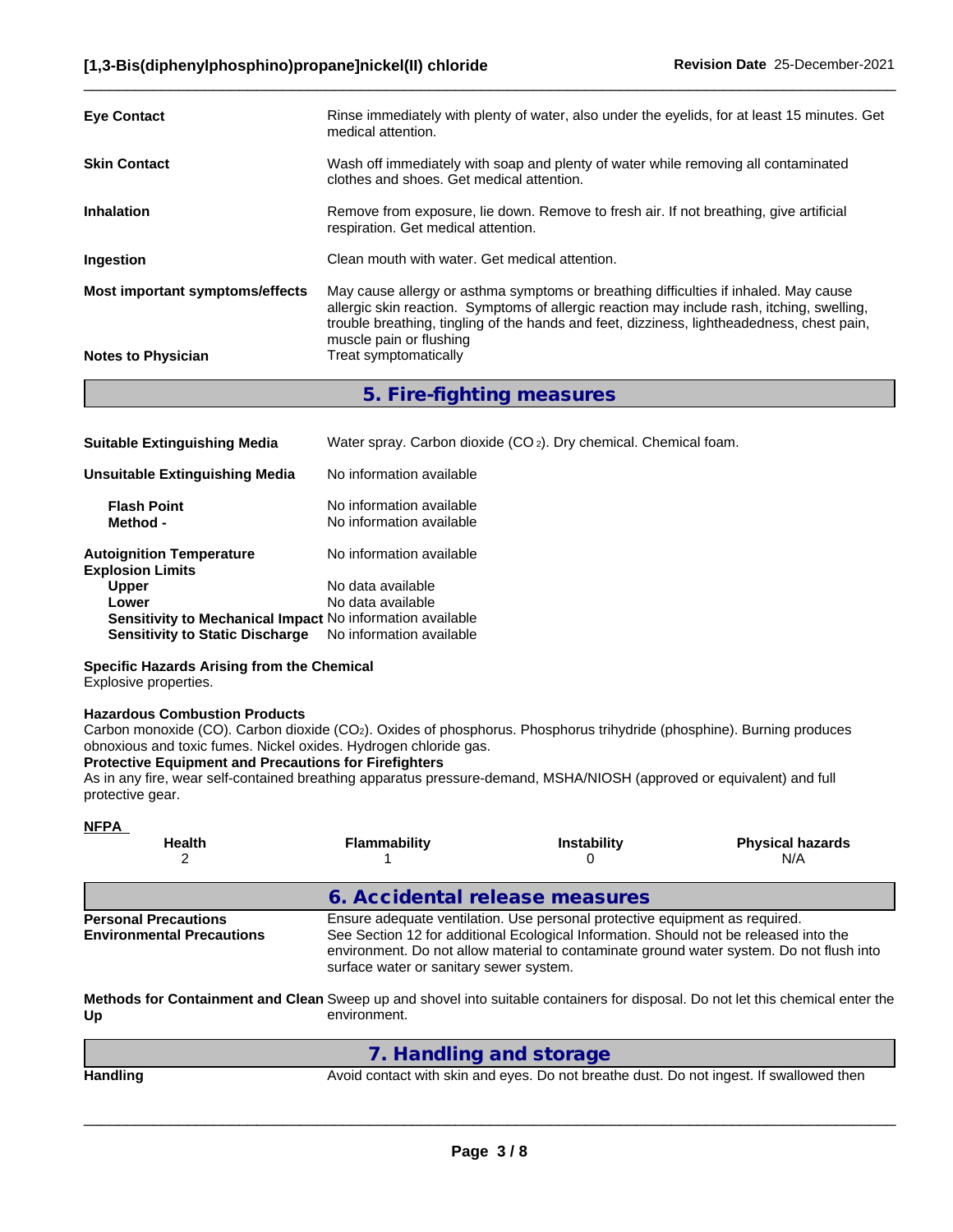seek immediate medical assistance. Handle product only in closed system or provide appropriate exhaust ventilation.

 $\_$  ,  $\_$  ,  $\_$  ,  $\_$  ,  $\_$  ,  $\_$  ,  $\_$  ,  $\_$  ,  $\_$  ,  $\_$  ,  $\_$  ,  $\_$  ,  $\_$  ,  $\_$  ,  $\_$  ,  $\_$  ,  $\_$  ,  $\_$  ,  $\_$  ,  $\_$  ,  $\_$  ,  $\_$  ,  $\_$  ,  $\_$  ,  $\_$  ,  $\_$  ,  $\_$  ,  $\_$  ,  $\_$  ,  $\_$  ,  $\_$  ,  $\_$  ,  $\_$  ,  $\_$  ,  $\_$  ,  $\_$  ,  $\_$  ,

**Storage.** Keep in a dry, cool and well-ventilated place. Keep container tightly closed. Protect from moisture. Incompatible Materials. Strong oxidizing agents.

# **8. Exposure controls / personal protection**

**Exposure Guidelines** This product does not contain any hazardous materials with occupational exposure limitsestablished by the region specific regulatory bodies.

| Component                                                                                                                                                            | <b>Alberta</b> | <b>British</b><br>Columbia | <b>IOntario TWAEVI</b> | Quebec | <b>ACGIH TLV</b> | <b>OSHA PEL</b> | <b>NIOSH IDLH</b>                                               |
|----------------------------------------------------------------------------------------------------------------------------------------------------------------------|----------------|----------------------------|------------------------|--------|------------------|-----------------|-----------------------------------------------------------------|
| Nickel.<br>$\left $ dichloro $\left  1,1-(1,3-propan \right  \right $<br>$\left $ ediyl $\right $ bis $\left[1,1\right]$ -diphenylph $\left $<br>osphine-.kappa.P]]- |                |                            |                        |        |                  |                 | IDLH: 10 mg/m <sup>3</sup>  <br>TWA: 0.015<br>mg/m <sup>3</sup> |

#### **Engineering Measures**

Ensure adequate ventilation, especially in confined areas. Ensure that eyewash stations and safety showers are close to the workstation location.

Wherever possible, engineering control measures such as the isolation or enclosure of the process, the introduction of process or equipment changes to minimise release or contact, and the use of properly designed ventilation systems, should be adopted to control hazardous materials at source

#### **Personal protective equipment**

| <b>Eye Protection</b><br><b>Hand Protection</b>            | Goggles<br>Protective gloves         |                        |                        |
|------------------------------------------------------------|--------------------------------------|------------------------|------------------------|
| Glove material                                             | <b>Breakthrough time</b>             | <b>Glove thickness</b> | <b>Glove comments</b>  |
| Nitrile rubber<br>Neoprene<br>Natural rubber<br><b>PVC</b> | See manufacturers<br>recommendations |                        | Splash protection only |

Inspect gloves before use. observe the instructions regarding permeability and breakthrough time which are provided by the supplier of the gloves. (Refer to manufacturer/supplier for information) gloves are suitable for the task: Chemical compatability, Dexterity, Operational conditions, User susceptibility, e.g. sensitisation effects, also take into consideration the specific local conditions under which the product is used, such as the danger of cuts, abrasion. gloves with care avoiding skin contamination.

#### **Respiratory Protection**

When workers are facing concentrations above the exposure limit they must use appropriate certified respirators. Follow the OSHA respirator regulations found in 29 CFR 1910.134 or European Standard EN 149. Use a NIOSH/MSHA or European Standard EN 149 approved respirator if exposure limits are exceeded or if irritation or other symptoms are experienced. To protect the wearer, respiratory protective equipment must be the correct fit and be used and maintained properly **Recommended Filter type:** Particulates filter conforming to EN 143

When RPE is used a face piece Fit Test should be conducted

#### **Environmental exposure controls**

No information available.

## **Hygiene Measures**

Handle in accordance with good industrial hygiene and safety practice. Keep away from food, drink and animal feeding stuffs. Do not eat, drink or smoke when using this product. Remove and wash contaminated clothing and gloves, including the inside, before re-use. Wash hands before breaks and after work.

# **9. Physical and chemical properties**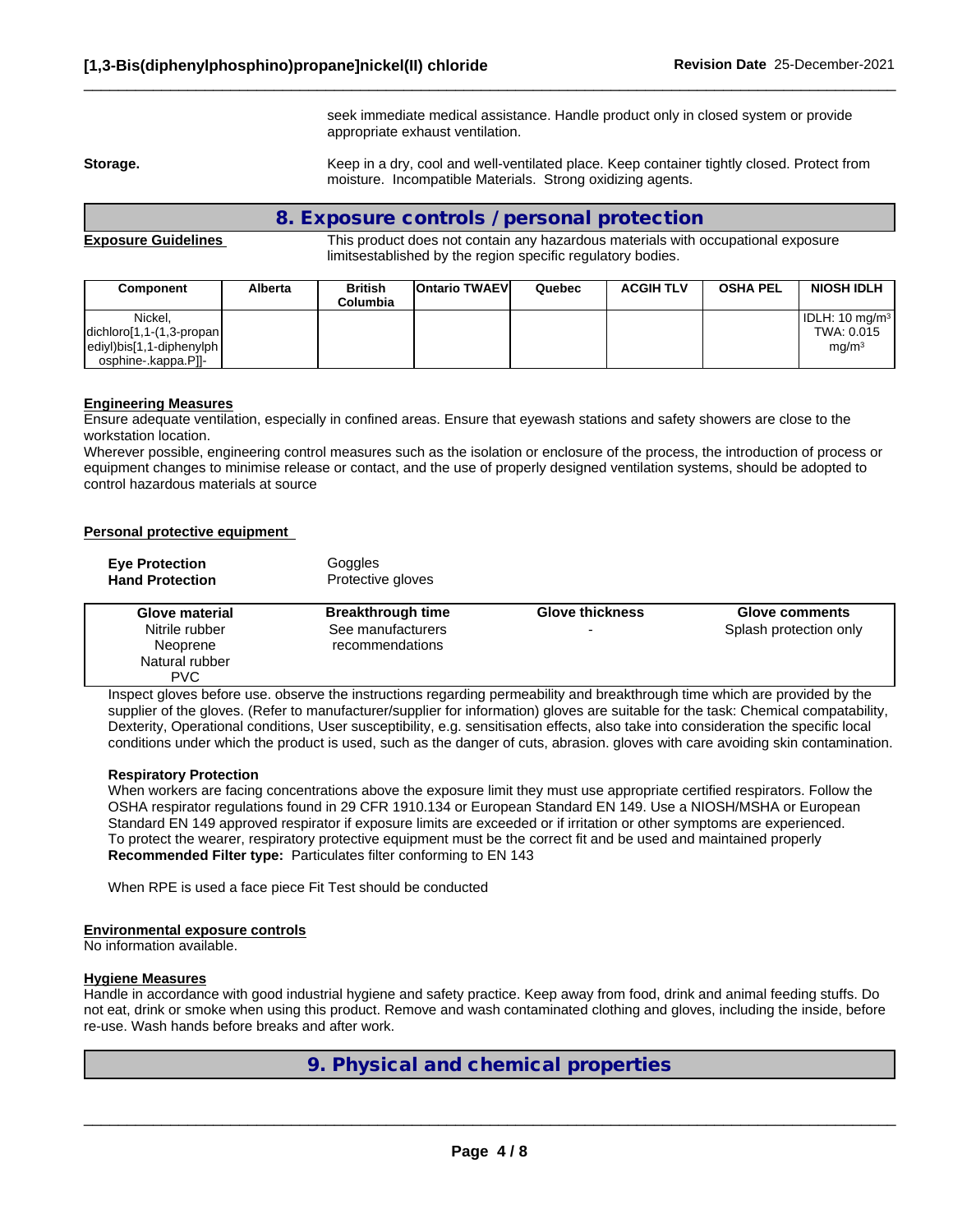| <b>Physical State</b>                   | Solid                                                                        |
|-----------------------------------------|------------------------------------------------------------------------------|
| Appearance                              | Red brown                                                                    |
| Odor                                    | No information available                                                     |
| <b>Odor Threshold</b>                   | No information available                                                     |
| рH                                      | No information available                                                     |
| <b>Melting Point/Range</b>              | 213 °C / 415.4 °F                                                            |
| <b>Boiling Point/Range</b>              | No information available                                                     |
| <b>Flash Point</b>                      | No information available                                                     |
| <b>Evaporation Rate</b>                 | Not applicable                                                               |
| Flammability (solid,gas)                | No information available                                                     |
| <b>Flammability or explosive limits</b> |                                                                              |
| <b>Upper</b>                            | No data available                                                            |
| Lower                                   | No data available                                                            |
| <b>Vapor Pressure</b>                   | No information available                                                     |
| <b>Vapor Density</b>                    | Not applicable                                                               |
| <b>Specific Gravity</b>                 | No information available                                                     |
| <b>Solubility</b>                       | Insoluble in water                                                           |
| Partition coefficient; n-octanol/water  | No data available                                                            |
| <b>Autoignition Temperature</b>         | No information available                                                     |
| <b>Decomposition Temperature</b>        | No information available                                                     |
| <b>Viscosity</b>                        | Not applicable                                                               |
| Molecular Formula                       | C <sub>27</sub> H <sub>26</sub> C <sub>2</sub> N <sub>i</sub> P <sub>2</sub> |
| <b>Molecular Weight</b>                 | 542.04                                                                       |
|                                         |                                                                              |

# **10. Stability and reactivity**

 $\_$  ,  $\_$  ,  $\_$  ,  $\_$  ,  $\_$  ,  $\_$  ,  $\_$  ,  $\_$  ,  $\_$  ,  $\_$  ,  $\_$  ,  $\_$  ,  $\_$  ,  $\_$  ,  $\_$  ,  $\_$  ,  $\_$  ,  $\_$  ,  $\_$  ,  $\_$  ,  $\_$  ,  $\_$  ,  $\_$  ,  $\_$  ,  $\_$  ,  $\_$  ,  $\_$  ,  $\_$  ,  $\_$  ,  $\_$  ,  $\_$  ,  $\_$  ,  $\_$  ,  $\_$  ,  $\_$  ,  $\_$  ,  $\_$  ,

| <b>Reactive Hazard</b>                                                                                        | None known, based on information available                                                                                                                                                                                   |                               |                                                             |             |        |  |  |  |
|---------------------------------------------------------------------------------------------------------------|------------------------------------------------------------------------------------------------------------------------------------------------------------------------------------------------------------------------------|-------------------------------|-------------------------------------------------------------|-------------|--------|--|--|--|
| <b>Stability</b>                                                                                              | Moisture sensitive.                                                                                                                                                                                                          |                               |                                                             |             |        |  |  |  |
| <b>Conditions to Avoid</b>                                                                                    | Incompatible products. Exposure to moist air or water.                                                                                                                                                                       |                               |                                                             |             |        |  |  |  |
| <b>Incompatible Materials</b>                                                                                 | Strong oxidizing agents                                                                                                                                                                                                      |                               |                                                             |             |        |  |  |  |
|                                                                                                               | Hazardous Decomposition Products Carbon monoxide (CO), Carbon dioxide (CO2), Oxides of phosphorus, Phosphorus<br>trihydride (phosphine), Burning produces obnoxious and toxic fumes, Nickel oxides,<br>Hydrogen chloride gas |                               |                                                             |             |        |  |  |  |
| <b>Hazardous Polymerization</b>                                                                               | Hazardous polymerization does not occur.                                                                                                                                                                                     |                               |                                                             |             |        |  |  |  |
| <b>Hazardous Reactions</b>                                                                                    | None under normal processing.                                                                                                                                                                                                |                               |                                                             |             |        |  |  |  |
|                                                                                                               |                                                                                                                                                                                                                              | 11. Toxicological information |                                                             |             |        |  |  |  |
| <b>Acute Toxicity</b>                                                                                         |                                                                                                                                                                                                                              |                               |                                                             |             |        |  |  |  |
| <b>Product Information</b>                                                                                    |                                                                                                                                                                                                                              |                               | No acute toxicity information is available for this product |             |        |  |  |  |
| <b>Component Information</b><br><b>Toxicologically Synergistic</b>                                            | No information available                                                                                                                                                                                                     |                               |                                                             |             |        |  |  |  |
| <b>Products</b><br>Delayed and immediate effects as well as chronic effects from short and long-term exposure |                                                                                                                                                                                                                              |                               |                                                             |             |        |  |  |  |
| <b>Irritation</b>                                                                                             | No information available                                                                                                                                                                                                     |                               |                                                             |             |        |  |  |  |
| <b>Sensitization</b>                                                                                          | May cause sensitization by skin contact                                                                                                                                                                                      |                               |                                                             |             |        |  |  |  |
| Carcinogenicity                                                                                               | May cause cancer.                                                                                                                                                                                                            |                               |                                                             |             |        |  |  |  |
| $CAS-N0$<br>Component                                                                                         | IARC.                                                                                                                                                                                                                        | <b>NTP</b>                    | <b>ACGIH</b>                                                | <b>OSHA</b> | Mexico |  |  |  |

| <b>Component</b>                                      | <b>CAS-No</b> | <b>IARC</b> | <b>NTP</b> | <b>ACGIF</b> | <b>OSHA</b> | Mexicc     |
|-------------------------------------------------------|---------------|-------------|------------|--------------|-------------|------------|
| Nicke <sub>l</sub>                                    | 15629-92-2    | Not listed  | Known      | Not listed   | Not listed  | Not listed |
| ldichlorol1.1<br>$\overline{A}$<br>1.3-propal<br>ו- ו |               |             |            |              |             |            |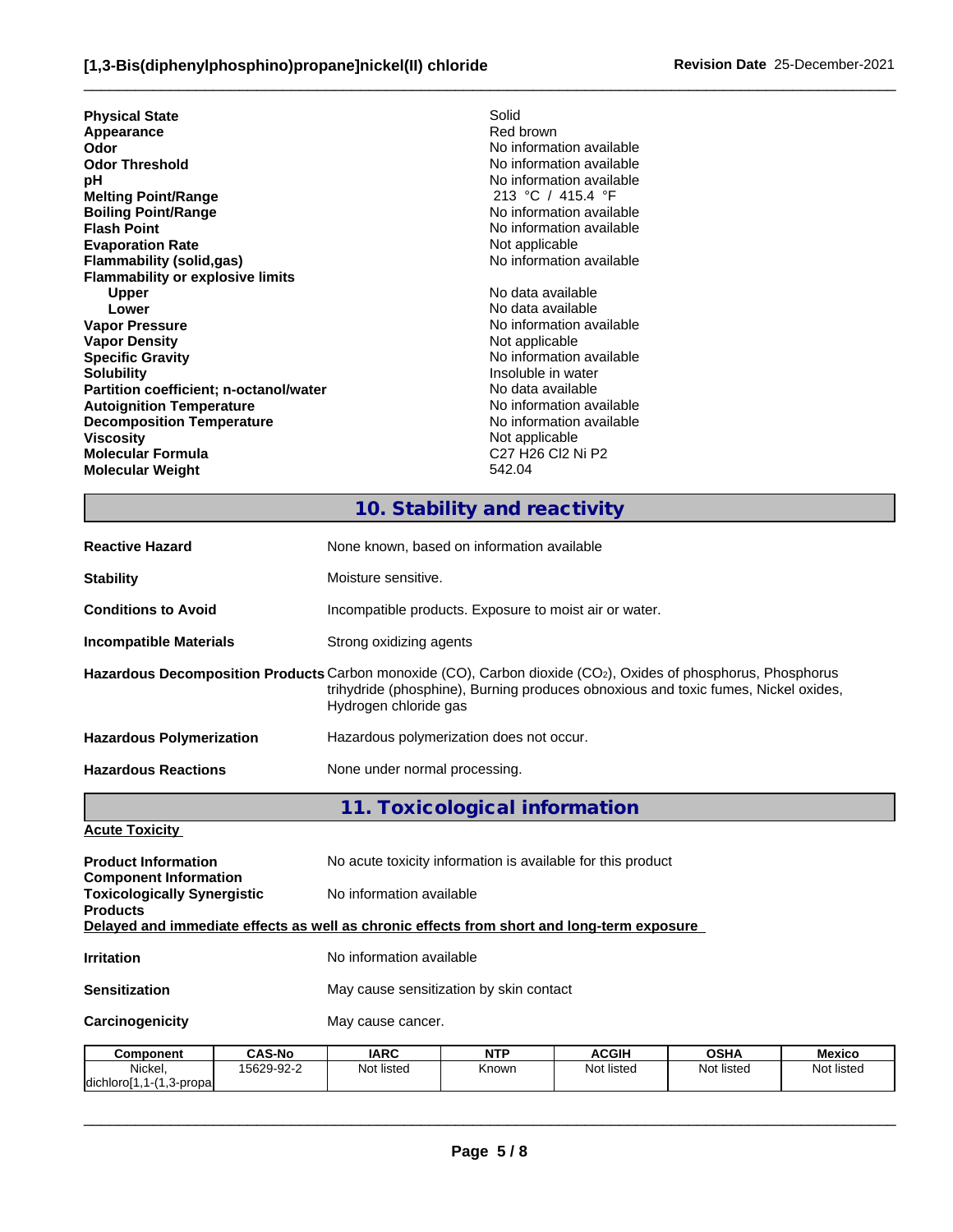| nediyl)bis[1,1-diphenyl<br> phosphine-.kappa.P]]-                |                                                                                                                                                                                                                                    |  |  |  |  |  |
|------------------------------------------------------------------|------------------------------------------------------------------------------------------------------------------------------------------------------------------------------------------------------------------------------------|--|--|--|--|--|
| <b>Mutagenic Effects</b>                                         | No information available                                                                                                                                                                                                           |  |  |  |  |  |
| <b>Reproductive Effects</b>                                      | No information available.                                                                                                                                                                                                          |  |  |  |  |  |
| <b>Developmental Effects</b>                                     | No information available.                                                                                                                                                                                                          |  |  |  |  |  |
| <b>Teratogenicity</b>                                            | No information available.                                                                                                                                                                                                          |  |  |  |  |  |
| <b>STOT - single exposure</b><br><b>STOT - repeated exposure</b> | Respiratory system<br>None known                                                                                                                                                                                                   |  |  |  |  |  |
| <b>Aspiration hazard</b>                                         | No information available                                                                                                                                                                                                           |  |  |  |  |  |
| delayed                                                          | <b>Symptoms / effects, both acute and</b> Symptoms of allergic reaction may include rash, itching, swelling, trouble breathing, tingling<br>of the hands and feet, dizziness, lightheadedness, chest pain, muscle pain or flushing |  |  |  |  |  |
| <b>Endocrine Disruptor Information</b>                           | No information available                                                                                                                                                                                                           |  |  |  |  |  |
| <b>Other Adverse Effects</b>                                     | The toxicological properties have not been fully investigated.                                                                                                                                                                     |  |  |  |  |  |
|                                                                  |                                                                                                                                                                                                                                    |  |  |  |  |  |

**12. Ecological information**

# **Ecotoxicity**

Do not empty into drains. May cause long-term adverse effects in the environment. Do not allow material to contaminate ground water system.

| Mobility                             | Is not likely mobile in the environment due its low water solubility. |
|--------------------------------------|-----------------------------------------------------------------------|
| Bioaccumulation/ Accumulation        | No information available.                                             |
| <b>Persistence and Degradability</b> | Insoluble in water May persist                                        |
|                                      |                                                                       |

**13. Disposal considerations Waste Disposal Methods** Chemical waste generators must determine whether a discarded chemical is classified as a hazardous waste. Chemical waste generators must also consult local, regional, and national hazardous waste regulations to ensure complete and accurate classification.

|                              | 14. Transport information  |  |
|------------------------------|----------------------------|--|
| <b>DOT</b>                   | Not regulated              |  |
| $\underline{\overline{TDG}}$ | Not regulated              |  |
| <b>IATA</b>                  | Not regulated              |  |
| <b>IMDG/IMO</b>              | Not regulated              |  |
|                              | 15. Regulatory information |  |

# **International Inventories**

|                                                                                                                    |            | <b>NDSL</b> | <b>TSCA</b> | <b>TSCA Inventory</b><br>notification -<br><b>Active-Inactive</b> | <b>EINECS</b> | <b>ELINCS</b> | <b>NLP</b> |
|--------------------------------------------------------------------------------------------------------------------|------------|-------------|-------------|-------------------------------------------------------------------|---------------|---------------|------------|
| Nickel,<br>$\left  \text{dichloro}[1,1-(1,3-propanel y )\text{bis}[1,1]\right $<br>1-diphenylphosphine-.kappa.Pll- | 15629-92-2 |             |             |                                                                   |               |               |            |

| Component                                                           | <b>CAS-No</b> | <b>IECSC</b> | <b>KECL</b> | <b>ENCS</b> | <b>ISHL</b> | <b>TCSI</b> | <b>AICS</b> | <b>NZIoC</b> | <b>PICCS</b> |
|---------------------------------------------------------------------|---------------|--------------|-------------|-------------|-------------|-------------|-------------|--------------|--------------|
| Nickel.                                                             | 15629-92-2    |              |             |             |             |             |             |              |              |
| dichloro <sup>[1</sup><br>$(1,3$ -propanediyl)bis $[1,$<br>$1 - 11$ |               |              |             |             |             |             |             |              |              |
| 1-diphenylphosphine-.kappa.Pll-                                     |               |              |             |             |             |             |             |              |              |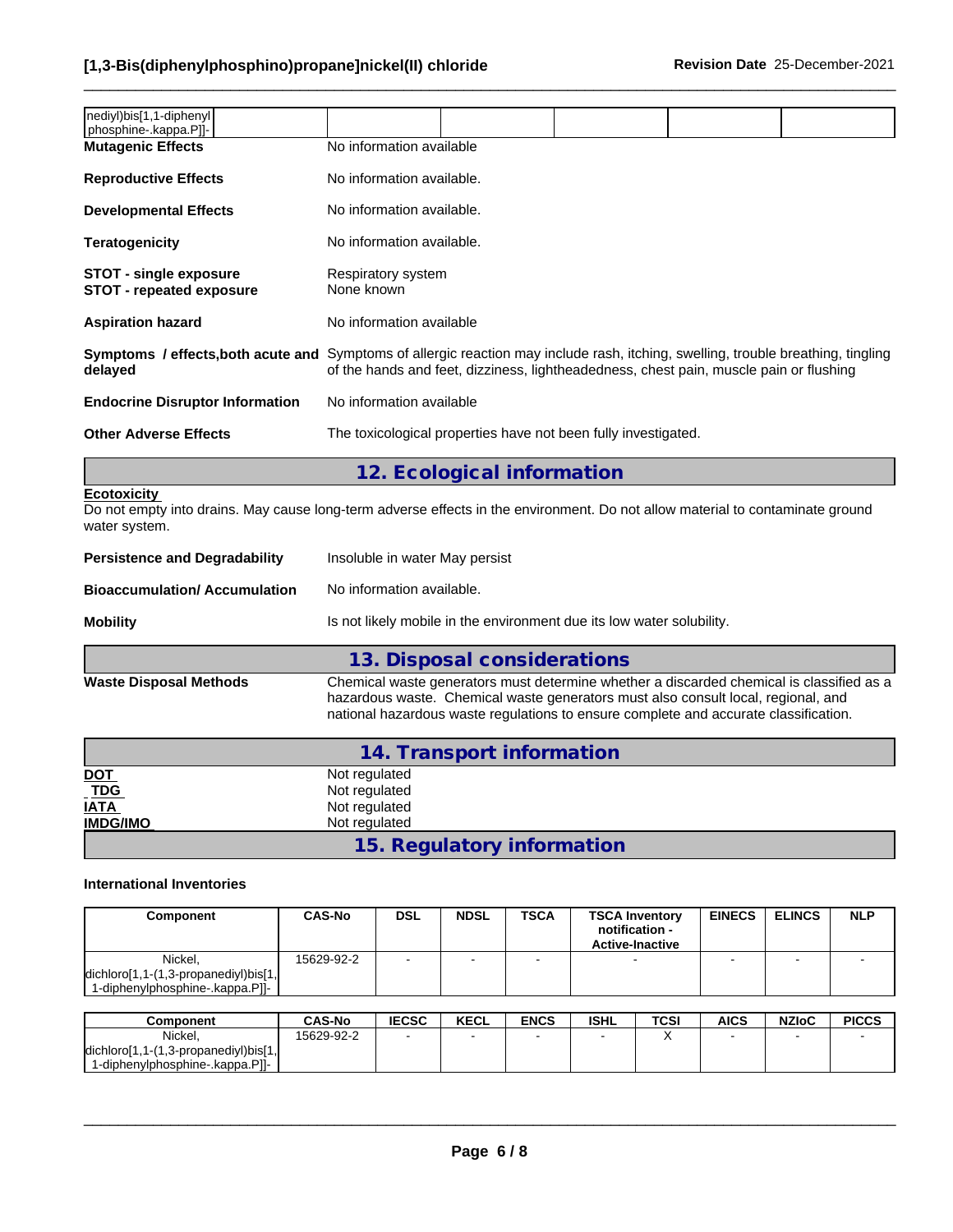**Legend:**

X - Listed '-' - Not Listed

**KECL** - NIER number or KE number (http://ncis.nier.go.kr/en/main.do)

**DSL/NDSL** - Canadian Domestic Substances List/Non-Domestic Substances List

**TSCA** - United States Toxic Substances Control Act Section 8(b) Inventory

**EINECS/ELINCS** - European Inventory of Existing Commercial Chemical Substances/EU List of Notified Chemical Substances

**IECSC** - Chinese Inventory of Existing Chemical Substances

**KECL** - Korean Existing and Evaluated Chemical Substances

**ENCS** - Japanese Existing and New Chemical Substances

**AICS** - Australian Inventory of Chemical Substances

**PICCS** - Philippines Inventory of Chemicals and Chemical Substances

#### **Canada**

SDS in compliance with provisions of information as set out in Canadian Standard - Part 4, Schedule 1 and 2 of the Hazardous Products Regulations (HPR) and meets the requirements of the HPR (Paragraph 13(1)(a) of the Hazardous Products Act (HPA)).

 $\_$  ,  $\_$  ,  $\_$  ,  $\_$  ,  $\_$  ,  $\_$  ,  $\_$  ,  $\_$  ,  $\_$  ,  $\_$  ,  $\_$  ,  $\_$  ,  $\_$  ,  $\_$  ,  $\_$  ,  $\_$  ,  $\_$  ,  $\_$  ,  $\_$  ,  $\_$  ,  $\_$  ,  $\_$  ,  $\_$  ,  $\_$  ,  $\_$  ,  $\_$  ,  $\_$  ,  $\_$  ,  $\_$  ,  $\_$  ,  $\_$  ,  $\_$  ,  $\_$  ,  $\_$  ,  $\_$  ,  $\_$  ,  $\_$  ,

| <b>Component</b>                                                                 | <b>Canada - National Pollutant</b><br><b>Release Inventory (NPRI)</b> | <b>Canadian Environmental</b><br><b>Protection Agency (CEPA)</b><br>- List of Toxic Substances | Canada's Chemicals Management<br>Plan (CEPA) |
|----------------------------------------------------------------------------------|-----------------------------------------------------------------------|------------------------------------------------------------------------------------------------|----------------------------------------------|
| Nickel.                                                                          | Part 1, Group A Substance                                             |                                                                                                |                                              |
| $\left $ dichloro $\left[1,1-(1,3$ -propanediyl $\right)$ bis $\left[1,1\right]$ |                                                                       |                                                                                                |                                              |
| -diphenylphosphine-.kappa.Pll-                                                   |                                                                       |                                                                                                |                                              |

#### **Other International Regulations**

#### **Authorisation/Restrictions according to EU REACH**

| <b>Component</b>                                                                  | <b>REACH (1907/2006) - Annex XIV -</b> | REACH (1907/2006) - Annex XVII -                                      | <b>REACH Regulation (EC</b>     |
|-----------------------------------------------------------------------------------|----------------------------------------|-----------------------------------------------------------------------|---------------------------------|
|                                                                                   | <b>Substances Subject to</b>           | Restrictions on Certain Dangerous   1907/2006) article 59 - Candidate | List of Substances of Very High |
|                                                                                   | Authorization                          | <b>Substances</b>                                                     | <b>Concern (SVHC)</b>           |
| Nickel.<br>$ dichloro[1,1-(1,3-propanediy])\ $<br>1,1-diphenylphosphine-.kappa.Pl |                                        | Use restricted. See item 27.<br>(see link for restriction details)    |                                 |

*https://echa.europa.eu/substances-restricted-under-reach*

#### **Safety, health and environmental regulations/legislation specific for the substance or mixture**

| Component                                                                                  | <b>CAS-No</b> | <b>OECD HPV</b> | <b>Persistent Organic</b><br><b>Pollutant</b> | <b>Ozone Depletion</b><br><b>Potential</b> | <b>Restriction of</b><br>Hazardous<br><b>Substances (RoHS)</b> |
|--------------------------------------------------------------------------------------------|---------------|-----------------|-----------------------------------------------|--------------------------------------------|----------------------------------------------------------------|
| Nickel.<br>$ dichloro[1,1-(1,3-propanediy] $<br>bis[1,1-diphenylphosphine-.ka]<br>ppa.Pll- | 15629-92-2    | Not applicable  | Not applicable                                | Not applicable                             | Not applicable                                                 |

| Component                                                                                 | <b>CAS-No</b> | Seveso III Directive I<br>(2012/18/EC) -<br><b>Qualifying Quantities Qualifying Quantities</b><br>for Maior Accident<br><b>Notification</b> | <b>Seveso III Directive</b><br>(2012/18/EC) -<br>for Safety Report<br><b>Requirements</b> | Rotterdam<br><b>Convention (PIC)</b> | <b>Basel Convention</b><br>(Hazardous Waste) |
|-------------------------------------------------------------------------------------------|---------------|---------------------------------------------------------------------------------------------------------------------------------------------|-------------------------------------------------------------------------------------------|--------------------------------------|----------------------------------------------|
| Nickel.<br>$ dichloro[1,1-(1,3-propanel )]$<br>bis[1,1-diphenylphosphine-.ka]<br>ppa.Pll- | 15629-92-2    | Not applicable                                                                                                                              | Not applicable                                                                            | Not applicable                       | Not applicable                               |

# **16. Other information**

**Prepared By** Regulatory Affairs Thermo Fisher Scientific Email: EMSDS.RA@thermofisher.com